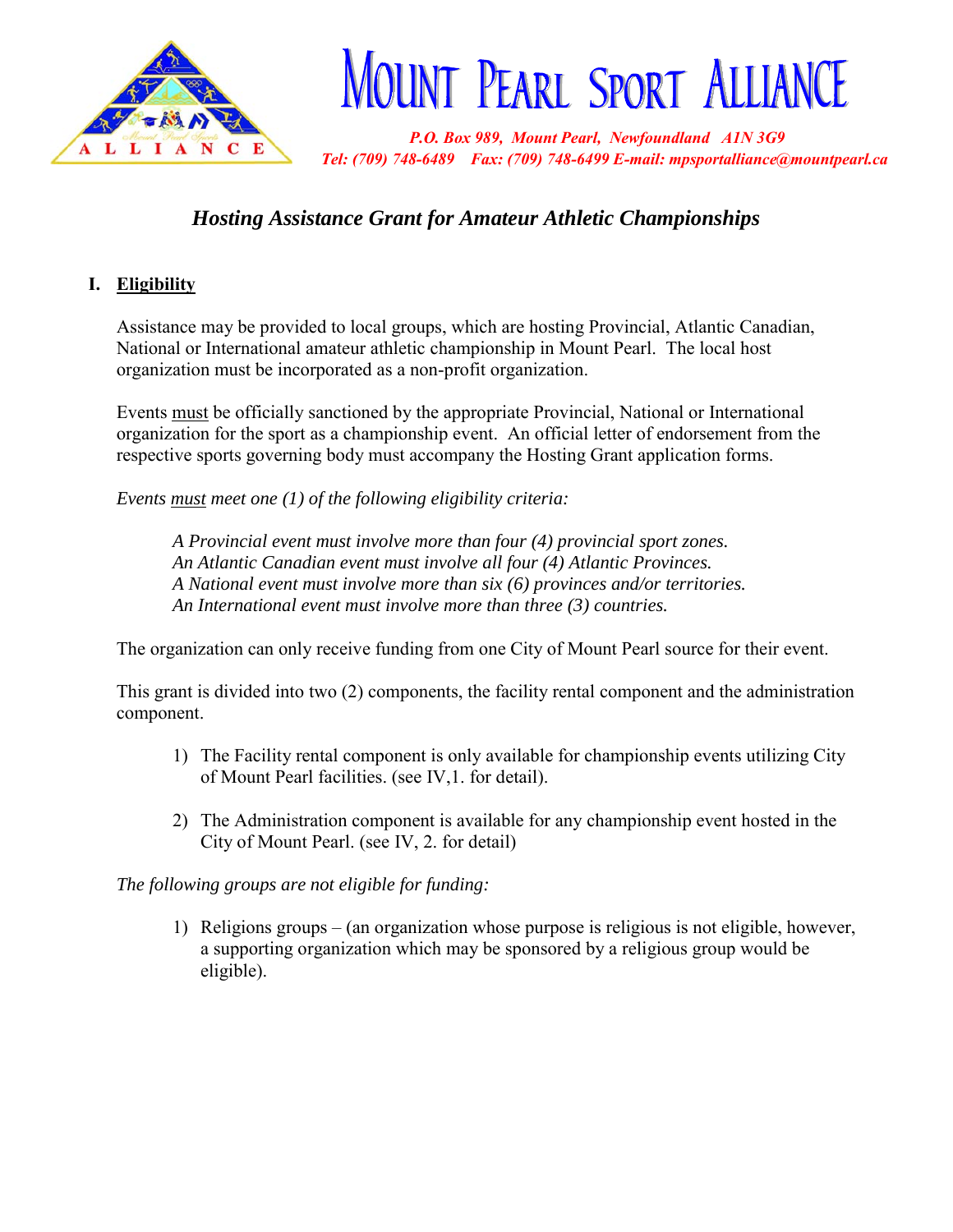Service Clubs – (a Service Club such as the Mount Pearl Kinsmen Club is not eligible, however, a sporting organization which may be sponsored by the Service Club would be eligible).

#### **II. Before the Event**

Official recognition of the City of Mount Pearl and the Mount Pearl Sport Alliance sponsorship must be included in all advertising mediums.

#### **III. After the Event**

The applicant must provide the Sport Alliance with:

- 1) Receipts for all expenditures relating to the grant.
- 2) A registration list including the name and address of each competitor or team representative.
- 3) Program of events for the championships.
- 4) Within 90 days of the championship, applicants are to submit a statement of total revenue and expenses for the event signed by two Executive Officers, or an Audited Financial Statement for the event.

Upon submissions and reviews of the above documentation, the grant monies will be forwarded to the organization.

#### **IV. Allocation of Funding**

Hosting Assistance Grants will be considered on basis of expenses incurred on the following categories:

1.Facility Rental

- a) Provincial and Atlantic Canadian 25% of the rental cost of the City of Mount Pearl facilities to a maximum of \$1,000.00 (does not include direct charges incurred to prepare/modify the facility or direct costs incurred because of the event).
- b) National and International 50% of the rental cost of the City of Mount Pearl facilities to a maximum of \$1,000.00 (does not include direct charges incurred to prepare/modify the facility or direct costs incurred because of the event).
- *Note: Practice times are only eligible if it is a mandatory requirement by the National Sport Governing Body.*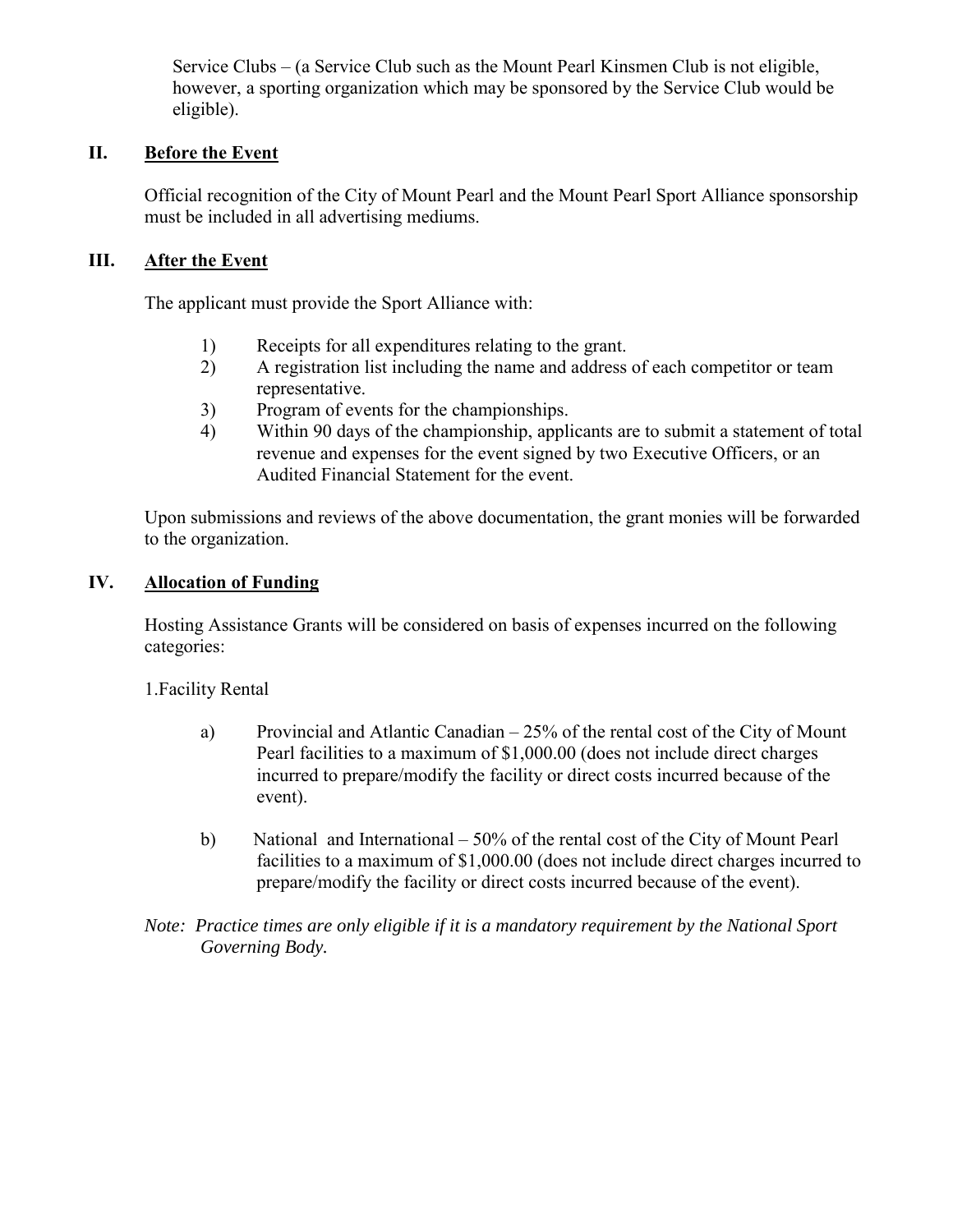2. Administration: 25% of the cost of administration expenses

Examples:

Eligible: Staff hired specifically for the championship event Printing Typesetting Postage Stationary for the event Telephone: Cellular rental and long distance calls Sanction/Registration fees Advertising/Promotion Equipment Awards -Trophies - Medallions - Plaques **Officials** 

Ineligible: Permanent staff wages – Full or Part-time Expenses for fund-raising campaigns Meals/Banquets Uniforms

## **V. Application**

Grants are administered on a first come, first serve basis until all funds are depleted. Grants for the year will be accepted starting September 1 of the previous year. Grants for that year will be processed in January of the grant year.

**For further information, please call: 748-6489**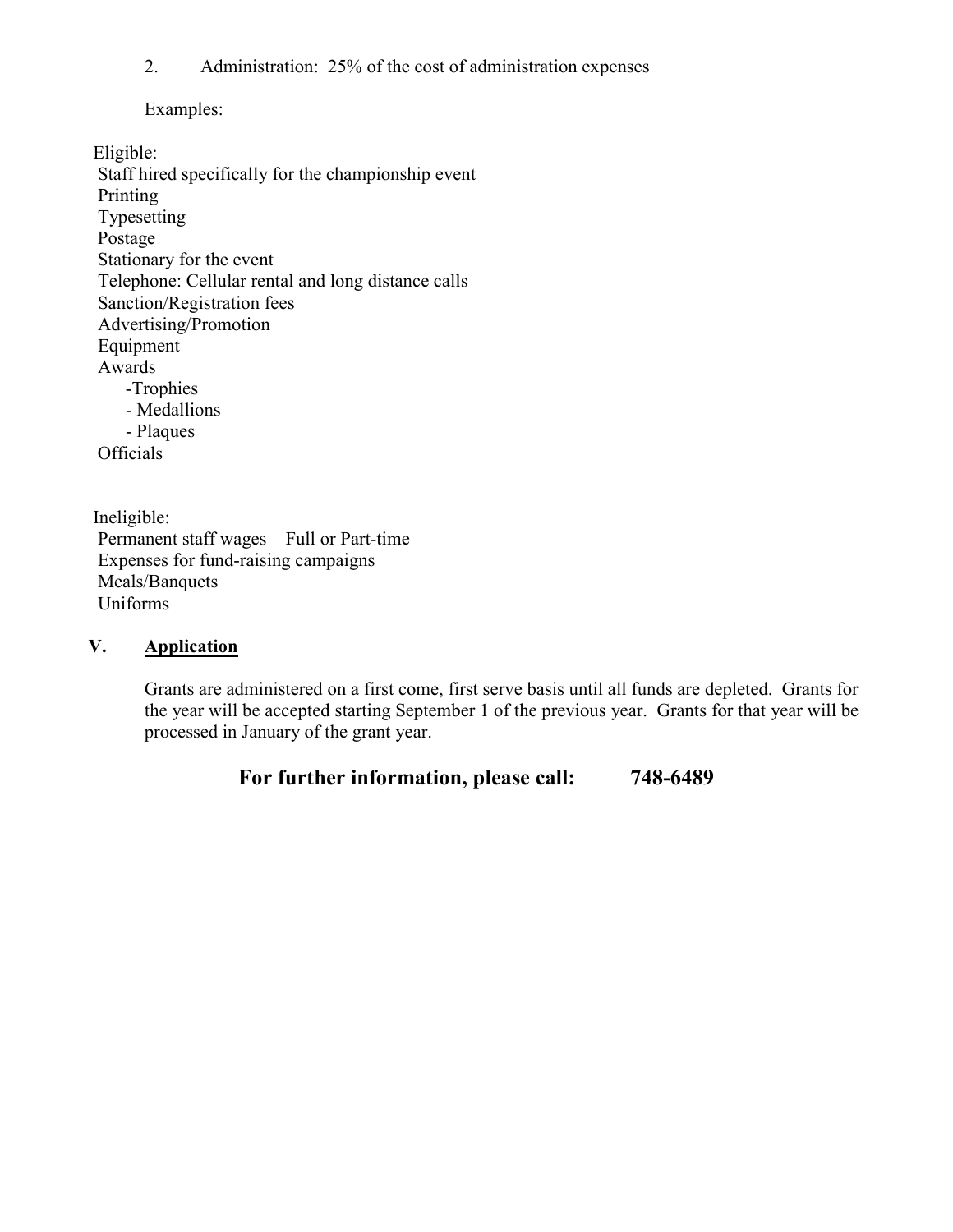Applications for the Mount Pearl Sport Alliance Hosting Assistance Grant for Sanctioned Provincial, Atlantic Canadian, National or International Athletic Championships.

Please answer all questions completely and provide any additional information, which will give a better understanding of your request. Applications received, which do not include the necessary information, will be returned to the applicant and will only be accepted when the required information is attached.

| """Please eqo rugy" hqto '( 'g/o ckiwq<<br>mpsportalliance@mountpearl.ca |                                                                                   |
|--------------------------------------------------------------------------|-----------------------------------------------------------------------------------|
|                                                                          |                                                                                   |
|                                                                          | Name of Event:                                                                    |
|                                                                          |                                                                                   |
|                                                                          | Name & Address of Sport Organization Hosting the Event: _________________________ |
|                                                                          |                                                                                   |
|                                                                          |                                                                                   |
|                                                                          |                                                                                   |
|                                                                          |                                                                                   |
|                                                                          |                                                                                   |
|                                                                          |                                                                                   |

*Please forward the following information with your application:* 

- 1) A statement of the projected revenues and expenses to host the championship event. (See item II)
- 2) An official letter of endorsement from the International, National or Provincial organization to which the host is affiliated, naming the event as a sanctioned championship.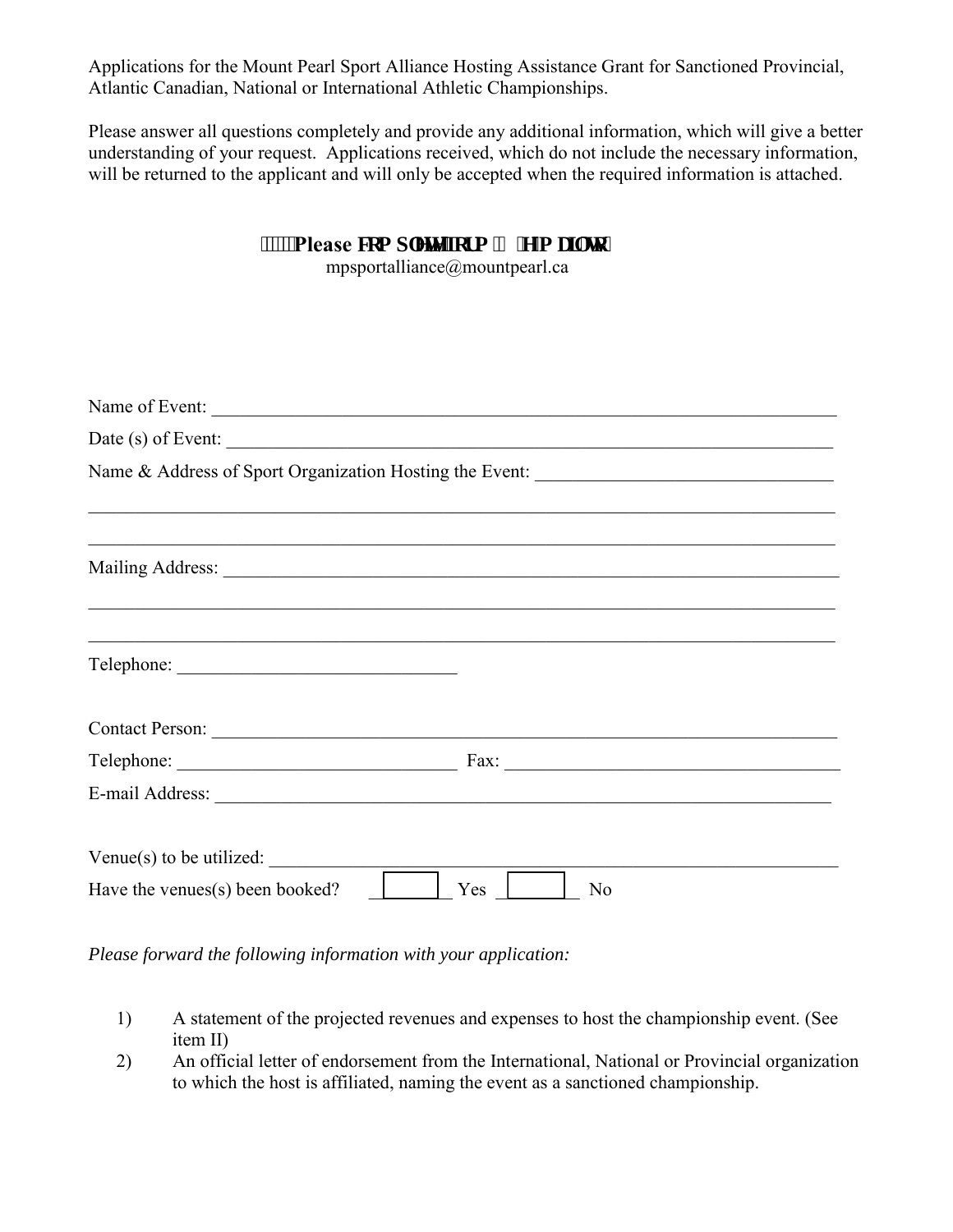Are any other funds you expect to receive contingent upon the receipt of a Mount Pearl Sport Alliance Hosting Assistance Grant? (If yes, please give full particulars).

Projected Financial Data: Your application cannot be processed until all of the following financial data is received.

**Revenues:** *(For Event Only)* Registration Fees \$<br>Fees for Service \$ Fees for Service  $\sim$  \$ Donations  $\frac{1}{2}$ <br>Sponsorship  $\frac{1}{2}$ Sponsorship \$ **Grants***: (Check if amount is confirmed)* Federal Government  $\begin{array}{c} (\Box) \quad \text{\$} \\ \text{Provincia Government} \end{array}$ Provincial Government  $(\Box)$ The City of Mount Pearl ( ) \$ \_\_\_\_\_\_\_\_\_\_\_\_\_\_ Provincial or National Organization  $(\Box)$  \$ **Other Revenues** *(Please explain source)* \$ \_\_\_\_\_\_\_\_\_\_\_\_\_\_ **Total Revenues** \$ \_\_\_\_\_\_\_\_\_\_\_\_\_\_ **Expenditures:** *(For Event Only)*  Transportation \$ F acility Rental \$ Equipment Rentals \$ Salaries \$ Trophies and Medals \$<br>Administration \$ Administration  $\qquad \qquad$  \$ Miscellaneous \$ **Total Expenditures** \$ \_\_\_\_\_\_\_\_\_\_\_\_\_\_ **Net Profit/Loss \$ \_\_\_\_\_\_\_\_\_\_\_\_\_\_**